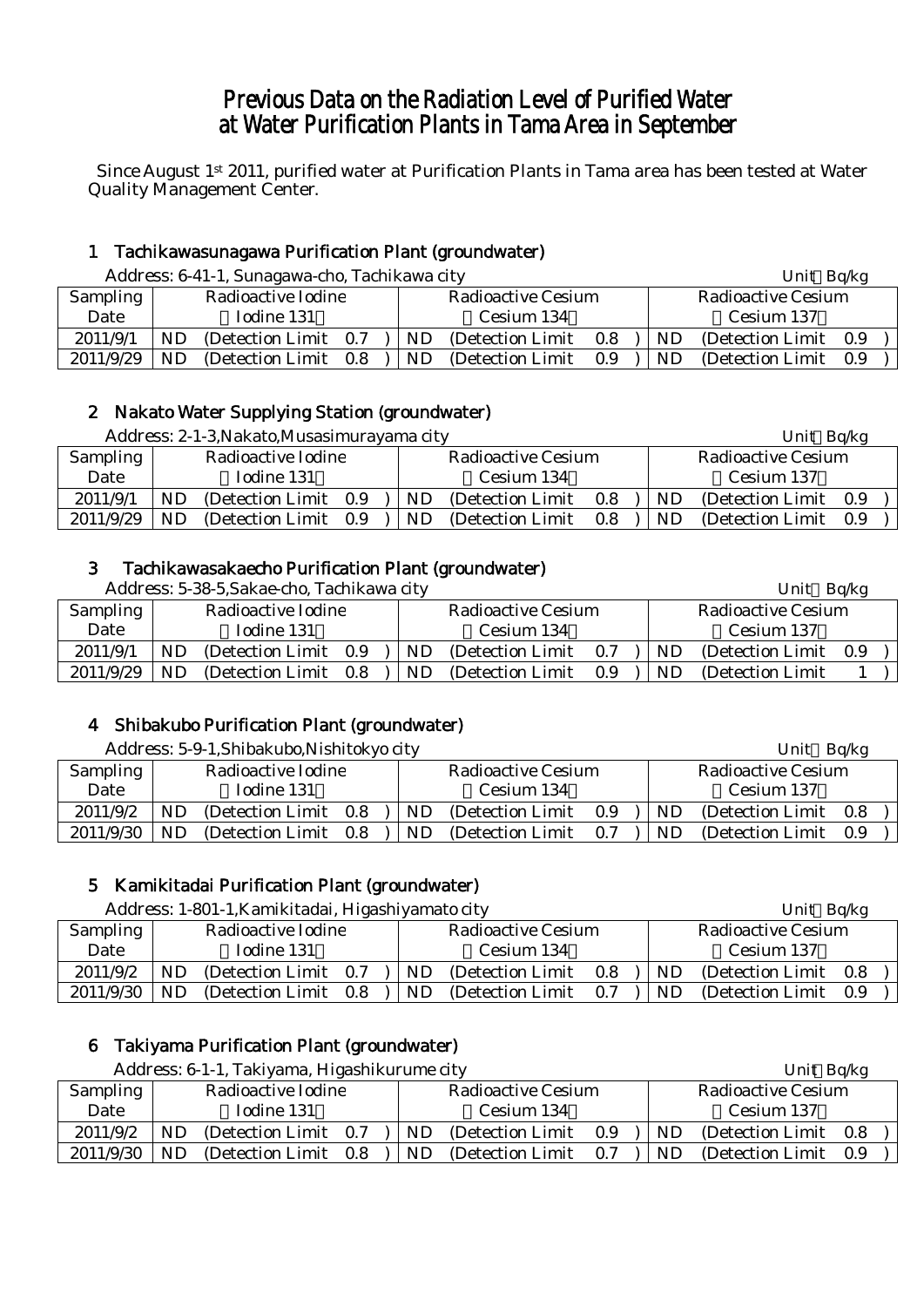### 7 Chigasedaini Purification Plant (subsoil water)

|          |    | Address: 1-69-1, Chigasemati, Oume city |     |  |     |                    |     |     | Unit Bq/kg         |     |
|----------|----|-----------------------------------------|-----|--|-----|--------------------|-----|-----|--------------------|-----|
| Sampling |    | Radioactive Iodine                      |     |  |     | Radioactive Cesium |     |     | Radioactive Cesium |     |
| Date     |    | Iodine 131                              |     |  |     | Cesium 134         |     |     | Cesium 137         |     |
| 2011/9/5 | ND | (Detection Limit)                       | 0.8 |  | ND. | (Detection Limit)  | 0.9 | ND. | (Detection Limit)  | 0.9 |

# 8 Mitakesann Purification Plant (subsoil water)

Address: 179-2, Mitakesann, Oume city Unit Bq/kg

| Sampling |    | Radioactive Iodine |     |     | Radioactive Cesium |     |     | Radioactive Cesium |     |  |
|----------|----|--------------------|-----|-----|--------------------|-----|-----|--------------------|-----|--|
| Date     |    | Iodine 131         |     |     | Cesium 134         |     |     | Cesium 137         |     |  |
| 2011/9/5 | ND | (Detection Limit)  | 0.7 | ND. | (Detection Limit)  | 0.7 | ND. | (Detection Limit)  | 0.9 |  |

# 9 Kamirenjyaku Purification Plant (groundwater)

|          |                    |                       |  | Address: 9-41-4, Kamirenjyaku, Mitaka city |                           |     |                    |                   |     |  |  |
|----------|--------------------|-----------------------|--|--------------------------------------------|---------------------------|-----|--------------------|-------------------|-----|--|--|
| Sampling | Radioactive Iodine |                       |  |                                            | <b>Radioactive Cesium</b> |     | Radioactive Cesium |                   |     |  |  |
| Date     | Iodine 131         |                       |  |                                            | Cesium 134                |     | Cesium 137         |                   |     |  |  |
| 2011/9/6 | ND                 | (Detection Limit 0.7) |  | ND                                         | (Detection Limit)         | 0.9 | ND.                | (Detection Limit) | 0.9 |  |  |

### 10 Kamiishihara Purification Plant (groundwater)

|          |                    | Address: 1-34, Kamiishihara, Chofu city |     |  |                    |                   |            |     | Unit Bq/kg            |  |  |  |
|----------|--------------------|-----------------------------------------|-----|--|--------------------|-------------------|------------|-----|-----------------------|--|--|--|
| Sampling | Radioactive Iodine |                                         |     |  | Radioactive Cesium |                   |            |     | Radioactive Cesium    |  |  |  |
| Date     | Iodine 131         |                                         |     |  |                    | Cesium 134        | Cesium 137 |     |                       |  |  |  |
| 2011/9/6 | ND                 | (Detection Limit)                       | 0.8 |  | ND.                | (Detection Limit) | 0.7        | ND. | (Detection Limit 0.9) |  |  |  |
|          |                    |                                         |     |  |                    |                   |            |     |                       |  |  |  |

### 11 Mitakashinkawa Purification Plant (groundwater)

|          |                    | Address: 2-1-15, Shinkawa, Mikata city |     |            |                    |     |  | Unit Bq/kg         |                   |     |  |  |
|----------|--------------------|----------------------------------------|-----|------------|--------------------|-----|--|--------------------|-------------------|-----|--|--|
| Sampling | Radioactive Iodine |                                        |     |            | Radioactive Cesium |     |  | Radioactive Cesium |                   |     |  |  |
| Date     | Iodine 131         |                                        |     | Cesium 134 |                    |     |  | Cesium 137         |                   |     |  |  |
| 2011/9/6 | ND                 | (Detection Limit)                      | 0.8 | ND.        | (Detection Limit)  | 0.7 |  | ND                 | (Detection Limit) | 0.8 |  |  |

# 12 Yaho Purification Plant (groundwater)

|          |            | Address: 1462-1, Yaho, Kunitachi city |     |  |                    |                   |     |     | Unit                  | Bq/kg |  |  |  |
|----------|------------|---------------------------------------|-----|--|--------------------|-------------------|-----|-----|-----------------------|-------|--|--|--|
| Sampling |            | Radioactive Iodine                    |     |  | Radioactive Cesium |                   |     |     | Radioactive Cesium    |       |  |  |  |
| Date     | Iodine 131 |                                       |     |  | Cesium 134         |                   |     |     | Cesium 137            |       |  |  |  |
| 2011/9/7 | ND         | (Detection Limit)                     | 0.6 |  | ND                 | (Detection Limit) | 0.8 | ND. | (Detection Limit 0.9) |       |  |  |  |

### 13 Fuchumusashidai Purification Plant (groundwater)

|          |            | Address: 2-7, Musashidai, Fuchu city |     |  |            |                    |                           | Unit Bq/kg |                       |  |  |
|----------|------------|--------------------------------------|-----|--|------------|--------------------|---------------------------|------------|-----------------------|--|--|
| Sampling |            | Radioactive Iodine                   |     |  |            | Radioactive Cesium | <b>Radioactive Cesium</b> |            |                       |  |  |
| Date     | Iodine 131 |                                      |     |  | Cesium 134 |                    |                           | Cesium 137 |                       |  |  |
| 2011/9/7 | ND         | (Detection Limit)                    | 0.8 |  | ND.        | (Detection Limit)  | 0.7                       | ND.        | (Detection Limit 0.9) |  |  |

# 14 Kunitachinaka Purification Plant (groundwater)

|                 |            | Address: 3-8-1, Naka, Kunitachi city |     |            |                    |                    | Unit $Bq/kg$ |                       |  |  |  |
|-----------------|------------|--------------------------------------|-----|------------|--------------------|--------------------|--------------|-----------------------|--|--|--|
| <b>Sampling</b> |            | Radioactive Iodine                   |     |            | Radioactive Cesium | Radioactive Cesium |              |                       |  |  |  |
| Date            | Iodine 131 |                                      |     | Cesium 134 |                    |                    | Cesium 137   |                       |  |  |  |
| 2011/9/7        | ND         | (Detection Limit)                    | 0.7 | ND         | (Detection Limit)  | 0.8                | ND.          | (Detection Limit 0.8) |  |  |  |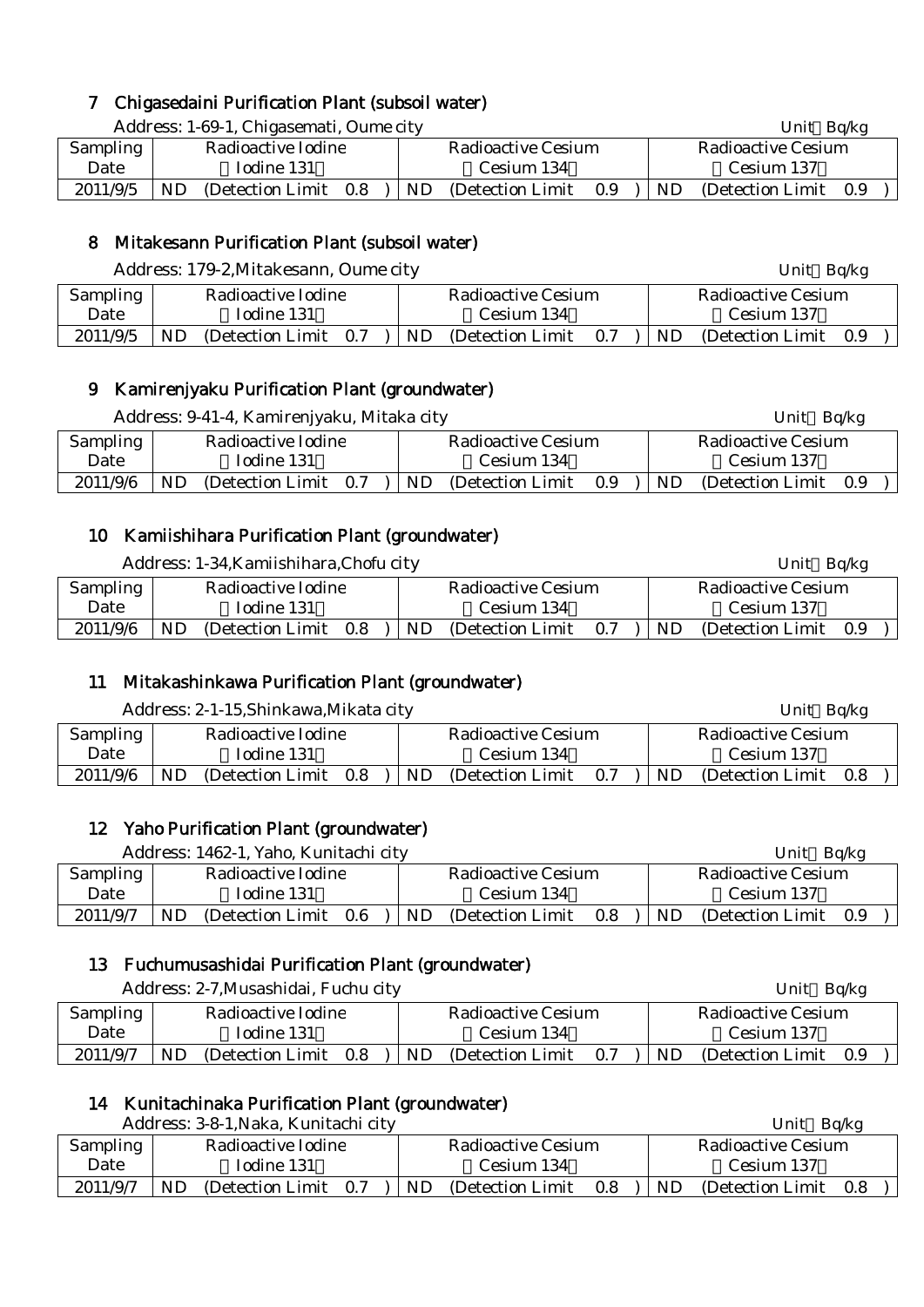### 15 Misawa Purification Plant (groundwater)

Address: 1-19-1, Misawa, Hino city Unit Ba/kg Unit Ba/kg Unit Ba/kg Unit Ba/kg Unit Ba/kg Unit Ba/kg Unit Ba

|          |            |                    |     |  |                    |                   | $   -$<br>$  -$ |            |                    |     |  |  |
|----------|------------|--------------------|-----|--|--------------------|-------------------|-----------------|------------|--------------------|-----|--|--|
| Sampling |            | Radioactive Iodine |     |  | Radioactive Cesium |                   |                 |            | Radioactive Cesium |     |  |  |
| Date     | Iodine 131 |                    |     |  | Cesium 134         |                   |                 | Cesium 137 |                    |     |  |  |
| 2011/9/8 | ND         | (Detection Limit)  | 0.8 |  | ND.                | (Detection Limit) | 0.7             | ND.        | (Detection Limit)  | 0.8 |  |  |

# 16 Osakaue Purification Plant (groundwater)

| Address: 1-17-11, Osakaue, Hino city |  |
|--------------------------------------|--|
|--------------------------------------|--|

| <b>Sampling</b> |    | Radioactive Iodine |     | Radioactive Cesium |                   |     |    | Radioactive Cesium |  |  |  |  |
|-----------------|----|--------------------|-----|--------------------|-------------------|-----|----|--------------------|--|--|--|--|
| Date            |    | Iodine 131         |     |                    | Cesium 134        |     |    | Cesium 137         |  |  |  |  |
| 2011/9/8        | ND | (Detection Limit)  | 0.9 | <b>ND</b>          | (Detection Limit) | 0.8 | ND | (Detection Limit)  |  |  |  |  |

Unit Bq/kg

### 17 Minamidaira Purification Plant (groundwater)

| Address: 2-24-5, Minamidaira, Hino city | Unit Bq/kg |
|-----------------------------------------|------------|
|                                         |            |

|                 |            |                       |  |    |                    |                    | -----<br>---- |                       |  |  |  |
|-----------------|------------|-----------------------|--|----|--------------------|--------------------|---------------|-----------------------|--|--|--|
| <b>Sampling</b> |            | Radioactive Iodine    |  |    | Radioactive Cesium | Radioactive Cesium |               |                       |  |  |  |
| Date            | Iodine 131 |                       |  |    | Cesium 134         | Cesium 137         |               |                       |  |  |  |
| 2011/9/8        | ND         | (Detection Limit 0.8) |  | ND | (Detection Limit)  | 0.7                | ND.           | (Detection Limit 0.9) |  |  |  |

### 18 Saiwaimachi Purification Plant (groundwater)

Address: 2-24, Saiwai-cho, Huchu city **Unit Background Background Background Background Background Background** 

|                 |            | $\mu$ rudi $\cos$ , $\omega$ $\omega$ i, barwar cho, Figura cho |     |    |                    | ◡…<br>$\mathbf{L}$ |    |                   |     |  |
|-----------------|------------|-----------------------------------------------------------------|-----|----|--------------------|--------------------|----|-------------------|-----|--|
| <b>Sampling</b> |            | Radioactive Iodine                                              |     |    | Radioactive Cesium | Radioactive Cesium |    |                   |     |  |
| Date            | Iodine 131 |                                                                 |     |    | Cesium 134         | Cesium 137         |    |                   |     |  |
| 2011/9/9        | ND         | (Detection Limit)                                               | 0.7 | ND | (Detection Limit)  | 0.8                | ND | (Detection Limit) | 0.9 |  |
|                 |            |                                                                 |     |    |                    |                    |    |                   |     |  |

### 19 Jyousuiminami Purification Plant (groundwater)

|          |            | Address: 3-12-36, Jyousuiminami-cho, Kodaira city | Bq/kg<br>Unit |     |                    |     |                    |                   |     |  |
|----------|------------|---------------------------------------------------|---------------|-----|--------------------|-----|--------------------|-------------------|-----|--|
| Sampling |            | Radioactive Iodine                                |               |     | Radioactive Cesium |     | Radioactive Cesium |                   |     |  |
| Date     | Iodine 131 |                                                   |               |     | Cesium 134         |     | Cesium 137         |                   |     |  |
| 2011/9/9 | ND         | (Detection Limit)                                 | 0.8           | ND. | (Detection Limit)  | 0.7 | <b>ND</b>          | (Detection Limit) | 0.8 |  |
|          |            |                                                   |               |     |                    |     |                    |                   |     |  |

### 20 Sakuragaoka Purification Plant (groundwater)

Address: 4-10, Sakuragaoka, Tama city Unit Bq/kg **Sampling** Date Radioactive Iodine Iodine 131 Radioactive Cesium Cesium 134 Radioactive Cesium Cesium 137 2011/9/9 ND (Detection Limit  $0.7$  ) ND (Detection Limit  $0.7$  ) ND (Detection Limit 0.9

### 21 Izumihoncho Purification Plant (groundwater)

Address: 4-6-4,Izumihon-cho, Komae city Unit Bq/kg

| <b>Sampling</b> |            | Radioactive Iodine |     | Radioactive Cesium |                   |     |            | Radioactive Cesium |     |  |  |
|-----------------|------------|--------------------|-----|--------------------|-------------------|-----|------------|--------------------|-----|--|--|
| Date            | Iodine 131 |                    |     | Cesium 134         |                   |     | Cesium 137 |                    |     |  |  |
| 2011/9/12       | <b>ND</b>  | (Detection Limit)  | 0.8 | ND                 | (Detection Limit) | 0.9 | ND.        | (Detection Limit)  | 0.9 |  |  |

# 22 Kamiyotsugi Purification Plant (groundwater)

|           | Address: 407, Kamiyotsugi, Akiruno city |  |                    |                  |     | Unit $Bq/kg$ |                       |  |  |  |
|-----------|-----------------------------------------|--|--------------------|------------------|-----|--------------|-----------------------|--|--|--|
| Sampling  | Radioactive Iodine                      |  | Radioactive Cesium |                  |     |              | Radioactive Cesium    |  |  |  |
| Date      | Iodine 131                              |  |                    | Cesium 134       |     | Cesium 137   |                       |  |  |  |
| 2011/9/12 | ND.<br>(Detection Limit)<br>0.8         |  | ND.                | (Detection Limit | 0.7 | ND.          | (Detection Limit 0.9) |  |  |  |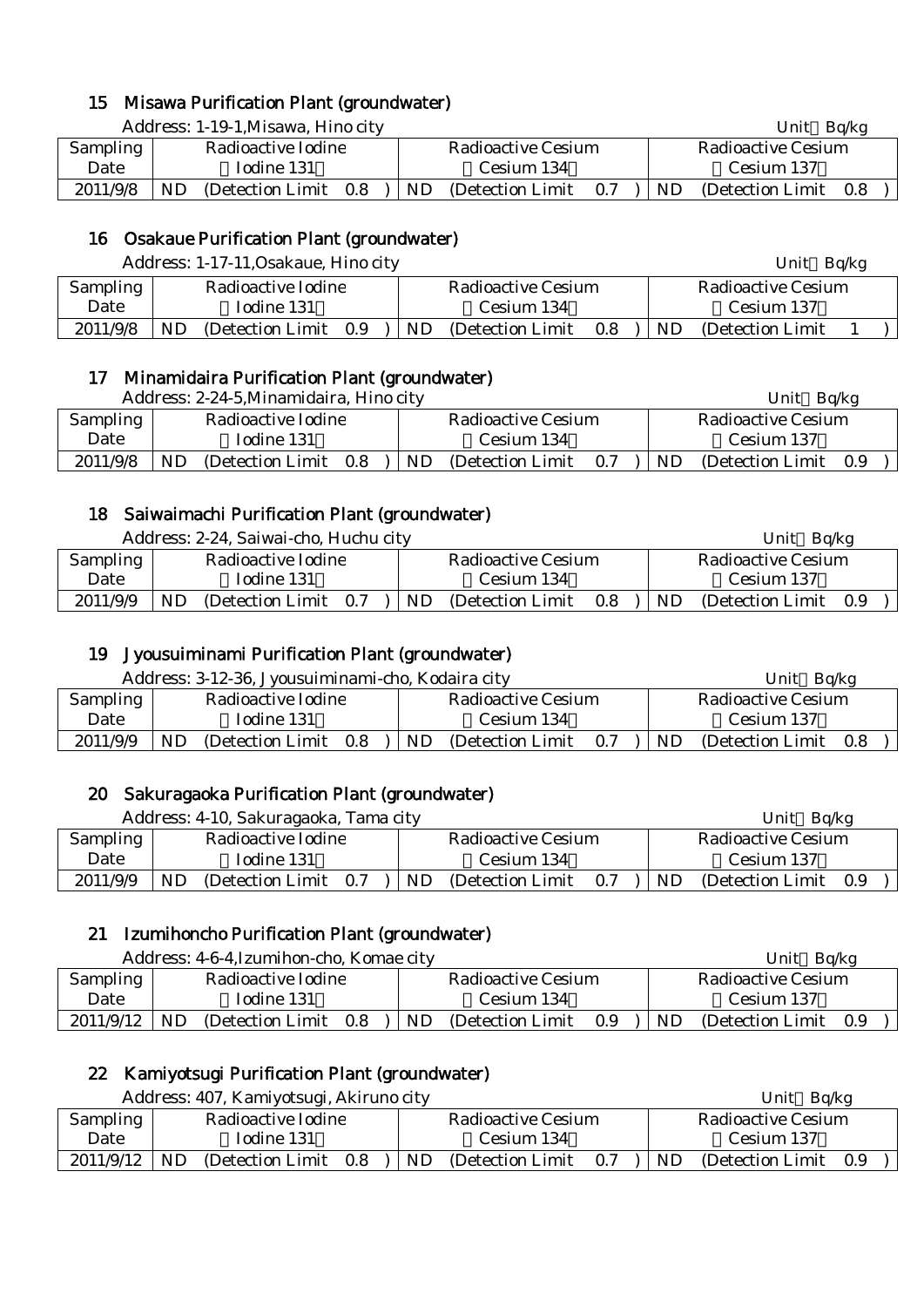### 23 Hussamusashinodai Purification Plant (groundwater)

Address: 2- 32, Musashinodai, Hussa city **Example 2018** Unit Bq/kg

| <b>Sampling</b> |    | Radioactive Iodine |     |  | Radioactive Cesium |                   |     |    | Radioactive Cesium |  |  |  |
|-----------------|----|--------------------|-----|--|--------------------|-------------------|-----|----|--------------------|--|--|--|
| Date            |    | Iodine 131         |     |  |                    | Cesium 134        |     |    | Cesium 137         |  |  |  |
| 2011/9/12       | ND | (Detection Limit)  | 0.9 |  | ND                 | (Detection Limit) | 0.9 | ND | (Detection Limit)  |  |  |  |

### 24 Ogouchi Purification Plant (Tamagawa River)

|                                             |            | Address:1310-10, Tozura-aza-Amefuri, Okutama town |  |  |                    |                   |     |                           | Bq/kg<br>Unit     |     |  |
|---------------------------------------------|------------|---------------------------------------------------|--|--|--------------------|-------------------|-----|---------------------------|-------------------|-----|--|
| Sampling                                    |            | Radioactive Iodine                                |  |  | Radioactive Cesium |                   |     | <b>Radioactive Cesium</b> |                   |     |  |
| Date                                        | Iodine 131 |                                                   |  |  |                    | Cesium 134        |     |                           | Cesium 137        |     |  |
| 2011/9/13<br>ND<br>(Detection Limit)<br>0.8 |            |                                                   |  |  | ND.                | (Detection Limit) | 0.8 | ND.                       | (Detection Limit) | 0.9 |  |

#### 25 Sawaidaiichi Purification Plant (subsoil water)

Address: 1-535-3, Sawai, Oume city Unit Bolkg Unit Bolkg Unit Bolkg Unit Bolkg

|           |                    | Autress. I-JJJ-J.Bawai, Oulift City |  |    |                    |     |                    | $UIIIU$ Dyne      |     |  |
|-----------|--------------------|-------------------------------------|--|----|--------------------|-----|--------------------|-------------------|-----|--|
| Sampling  | Radioactive Iodine |                                     |  |    | Radioactive Cesium |     | Radioactive Cesium |                   |     |  |
| Date      | Iodine 131         |                                     |  |    | Cesium 134         |     |                    | Cesium 137        |     |  |
| 2011/9/13 | ND.                | (Detection Limit 0.8)               |  | ND | (Detection Limit)  | 0.8 | ND.                | (Detection Limit) | 0.8 |  |

#### 26 Sawaidaini Purification Plant (subsoil water)

|                                             |            | Address: 3-667, Sawai, Oume city |  |     |                    |     |     | Unit $Bq/kg$       |     |
|---------------------------------------------|------------|----------------------------------|--|-----|--------------------|-----|-----|--------------------|-----|
| Sampling                                    |            | Radioactive Iodine               |  |     | Radioactive Cesium |     |     | Radioactive Cesium |     |
| Date                                        | Iodine 131 |                                  |  |     | Cesium 134         |     |     | Cesium 137         |     |
| 2011/9/13<br>ND<br>0.7<br>(Detection Limit) |            |                                  |  | ND. | (Detection Limit)  | 0.7 | ND. | (Detection Limit)  | 0.8 |

#### 27 Omaru Purification Plant (groundwater)

|           |            | Address: 760, Omaru, Inagi city |     |  |     |                    |     |    | Ba/kg<br>Unit      |     |
|-----------|------------|---------------------------------|-----|--|-----|--------------------|-----|----|--------------------|-----|
| Sampling  |            | Radioactive Iodine              |     |  |     | Radioactive Cesium |     |    | Radioactive Cesium |     |
| Date      | Iodine 131 |                                 |     |  |     | Cesium 134         |     |    | Cesium 137         |     |
| 2011/9/14 | ND.        | (Detection Limit)               | 0.8 |  | ND. | (Detection Limit)  | 0.8 | ND | (Detection Limit)  | 0.9 |

#### 28 Kajino Purification Plant (groundwater)

Address: 5-10-33, kajinocho, Koganei city View View View Unit Bq/kg

| <b>Sampling</b> |           | Radioactive Iodine |     |    | Radioactive Cesium |     |     | Radioactive Cesium |     |  |
|-----------------|-----------|--------------------|-----|----|--------------------|-----|-----|--------------------|-----|--|
| Date            |           | Iodine 131         |     |    | Cesium 134         |     |     | Cesium 137         |     |  |
| 2011/9/14       | <b>ND</b> | (Detection Limit)  | 0.8 | ND | (Detection Limit)  | 0.7 | ND. | (Detection Limit)  | 0.9 |  |

#### 29 Nippara Purification Plant (Tamagawa River)

|                                                 |  | Address: 1055-5, Nippara-aza- Ogawa, Okutama town |  |     |                    |     |     | Unit $Bq/kg$          |  |
|-------------------------------------------------|--|---------------------------------------------------|--|-----|--------------------|-----|-----|-----------------------|--|
| Sampling                                        |  | Radioactive Iodine                                |  |     | Radioactive Cesium |     |     | Radioactive Cesium    |  |
| Iodine 131<br>Date                              |  |                                                   |  |     | Cesium 134         |     |     | Cesium 137            |  |
| 2011/9/14<br><b>ND</b><br>(Detection Limit 0.7) |  |                                                   |  | ND. | (Detection Limit)  | 0.8 | ND. | (Detection Limit 0.8) |  |

#### 30 Wakamatsu Purification Plant (groundwater)

|                                             |            | Address: 4-10, Wakamatsucho, Fuchu city |  |  |                    |     |     | Ba/kg<br>Unit      |     |
|---------------------------------------------|------------|-----------------------------------------|--|--|--------------------|-----|-----|--------------------|-----|
| Sampling                                    |            | Radioactive Iodine                      |  |  | Radioactive Cesium |     |     | Radioactive Cesium |     |
| Date                                        | Iodine 131 |                                         |  |  | Cesium 134         |     |     | Cesium 137         |     |
| 2011/9/15<br>ND<br>(Detection Limit)<br>0.7 |            |                                         |  |  | (Detection Limit)  | 0.7 | ND. | (Detection Limit)  | 0.8 |

#### 31 Fuchuminamicho Purification Plant (groundwater)

|                                |                                                                    | Address: 1-50, Minami-cho, Fuchu city |  |  |                    |     | Unit $Bq/kg$          |  |
|--------------------------------|--------------------------------------------------------------------|---------------------------------------|--|--|--------------------|-----|-----------------------|--|
| Radioactive Iodine<br>Sampling |                                                                    |                                       |  |  | Radioactive Cesium |     | Radioactive Cesium    |  |
| Date                           | Iodine 131                                                         |                                       |  |  | Cesium 134         |     | Cesium 137            |  |
|                                | $2011/9/15$ ND<br>(Detection Limit $0.8$ ) ND (Detection Limit 0.7 |                                       |  |  |                    | ND. | (Detection Limit 0.9) |  |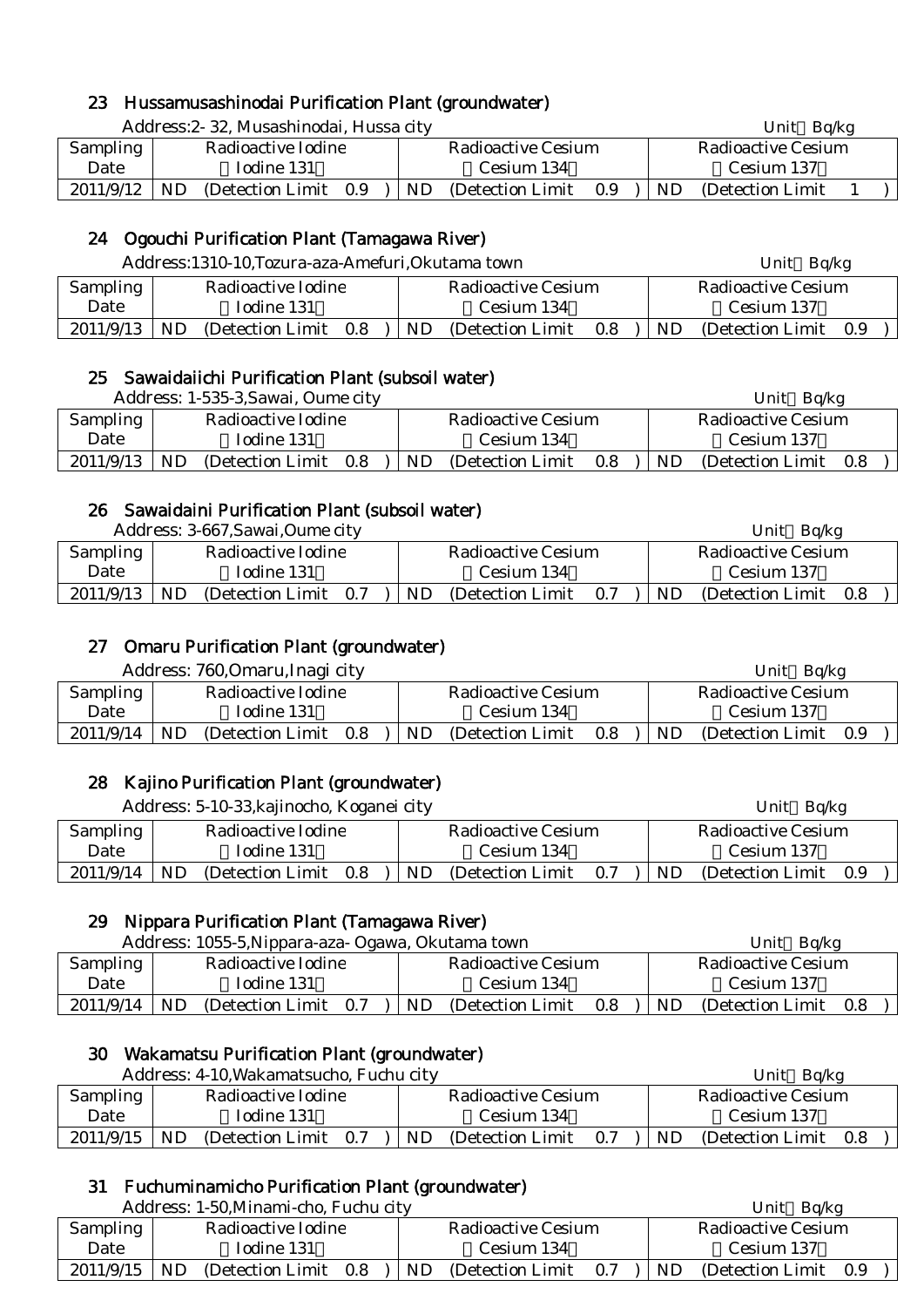### 32 Sakahama Purification Plant (groundwater)

|           |           | Address: 816, Sakahama, Inagi city |  |  |           |                    |     |    | Unit $Bq/kg$       |     |  |
|-----------|-----------|------------------------------------|--|--|-----------|--------------------|-----|----|--------------------|-----|--|
| Sampling  |           | Radioactive Iodine                 |  |  |           | Radioactive Cesium |     |    | Radioactive Cesium |     |  |
| Date      |           | Iodine 131                         |  |  |           | Cesium 134         |     |    | Cesium 137         |     |  |
| 2011/9/15 | <b>ND</b> | (Detection Limit 0.7)              |  |  | <b>ND</b> | (Detection Limit)  | 0.7 | ND | (Detection Limit)  | 0.9 |  |

### 33 Hoyacho Purification Plant (groundwater)

|                                             |            | Address: 1-5-24, Hoya-cho, Nishitokyo city |  |    |                    |     |    | Unit<br>Bq/kg      |     |  |
|---------------------------------------------|------------|--------------------------------------------|--|----|--------------------|-----|----|--------------------|-----|--|
| Sampling                                    |            | Radioactive Iodine                         |  |    | Radioactive Cesium |     |    | Radioactive Cesium |     |  |
| Date                                        | Iodine 131 |                                            |  |    | Cesium 134         |     |    | Cesium 137         |     |  |
| 2011/9/16<br>ND<br>(Detection Limit)<br>0.8 |            |                                            |  | ND | (Detection Limit)  | 0.8 | ND | (Detection Limit)  | 0.9 |  |

#### 34 Shibasaki Purification Plant (groundwater)

|           |                    | Address: 1-1-41, Shibasakicho, Tachikawa city |  |     |                           |     |     | Unit $Bq/kg$              |  |
|-----------|--------------------|-----------------------------------------------|--|-----|---------------------------|-----|-----|---------------------------|--|
| Sampling  | Radioactive Iodine |                                               |  |     | <b>Radioactive Cesium</b> |     |     | <b>Radioactive Cesium</b> |  |
| Date      |                    | Iodine 131                                    |  |     | Cesium 134                |     |     | Cesium 137                |  |
| 2011/9/16 | ND.                | (Detection Limit 0.7)                         |  | ND. | (Detection Limit)         | 0.7 | ND. | (Detection Limit 0.8)     |  |

### 35 Minamisawa Purification Plant (groundwater)

|                                             |            | Address: 3-9-21, Minamisawa, Higashikurume city |  |    |                    |     |     | Bq/kg<br>Unit      |     |
|---------------------------------------------|------------|-------------------------------------------------|--|----|--------------------|-----|-----|--------------------|-----|
| Sampling                                    |            | Radioactive Iodine                              |  |    | Radioactive Cesium |     |     | Radioactive Cesium |     |
| Date                                        | Iodine 131 |                                                 |  |    | Cesium 134         |     |     | Cesium 137         |     |
| 2011/9/16<br>ND<br>(Detection Limit)<br>0.7 |            |                                                 |  | ND | (Detection Limit)  | 0.7 | ND. | (Detection Limit)  | 0.9 |

#### 36 Nishitokyosakaecho Purification Plant (groundwater)

|                 |            | Address: 2-7-6, Sakae-cho, Nishitokyo city |     |                           |                   |     |  |                    | Bq/kg<br>Unit     |     |  |
|-----------------|------------|--------------------------------------------|-----|---------------------------|-------------------|-----|--|--------------------|-------------------|-----|--|
| <b>Sampling</b> |            | Radioactive Iodine                         |     | <b>Radioactive Cesium</b> |                   |     |  | Radioactive Cesium |                   |     |  |
| Date            | Iodine 131 |                                            |     |                           | Cesium 134        |     |  |                    | Cesium 137        |     |  |
| 2011/9/19       | ND         | (Detection Limit)                          | 0.8 | ND                        | (Detection Limit) | 0.8 |  | ND.                | (Detection Limit) | 0.9 |  |

#### 37 Tokura Purification Plant (Tamagawa River)

|                                       |            | Address: 261-2, Tokura, Akiruno city |     |                           |                   |     |  |           | Bq/kg<br>Unit      |     |  |
|---------------------------------------|------------|--------------------------------------|-----|---------------------------|-------------------|-----|--|-----------|--------------------|-----|--|
| Radioactive Iodine<br><b>Sampling</b> |            |                                      |     | <b>Radioactive Cesium</b> |                   |     |  |           | Radioactive Cesium |     |  |
| Date                                  | Iodine 131 |                                      |     |                           | Cesium 134        |     |  |           | Cesium 137         |     |  |
| 2011/9/19                             | ND         | (Detection Limit)                    | 0.7 | ND                        | (Detection Limit) | 0.8 |  | <b>ND</b> | (Detection Limit)  | 0.9 |  |

# 38 Fukasawa Purification Plant (Tamagawa River)

|                                |            | Address: 560-6, Fukasawa, Akiruno city |     |  |                    |                   |     |    | Ba/kg<br>Unit      |     |  |  |
|--------------------------------|------------|----------------------------------------|-----|--|--------------------|-------------------|-----|----|--------------------|-----|--|--|
| Sampling<br>Radioactive Iodine |            |                                        |     |  | Radioactive Cesium |                   |     |    | Radioactive Cesium |     |  |  |
| Date                           | Iodine 131 |                                        |     |  |                    | Cesium 134        |     |    | Cesium 137         |     |  |  |
| 2011/9/19                      | ND         | (Detection Limit)                      | 0.8 |  | ND.                | (Detection Limit) | 0.8 | ND | (Detection Limit)  | 0.9 |  |  |

# 39 Otaba Purification Plant (Tamagawa River)

|           |            | Address: 498, Otaba-aza-Okunakachaya, Okutama town |  |            |                    |     |     | Bq/kg<br>Unit         |  |
|-----------|------------|----------------------------------------------------|--|------------|--------------------|-----|-----|-----------------------|--|
| Sampling  |            | Radioactive Iodine                                 |  |            | Radioactive Cesium |     |     | Radioactive Cesium    |  |
| Date      | Iodine 131 |                                                    |  | Cesium 134 |                    |     |     |                       |  |
| 2011/9/20 | ND         | (Detection Limit 0.7)                              |  | ND.        | (Detection Limit)  | 0.8 | ND. | (Detection Limit 0.9) |  |

#### 40 Futamatao Purification Plant (subsoil water)

|                 |                    | Address: 5-51-1, Futamatao, Oume city |     |                           |     |                   |     | Unit<br>Ba/kg |                    |     |
|-----------------|--------------------|---------------------------------------|-----|---------------------------|-----|-------------------|-----|---------------|--------------------|-----|
| <b>Sampling</b> | Radioactive Iodine |                                       |     | <b>Radioactive Cesium</b> |     |                   |     |               | Radioactive Cesium |     |
| Date            | Iodine 131         |                                       |     | Cesium 134                |     |                   |     |               | Cesium 137         |     |
| 2011/9/20       | ND                 | (Detection Limit)                     | 0.9 |                           | ND. | (Detection Limit) | 0.7 | ND            | (Detection Limit)  | 0.9 |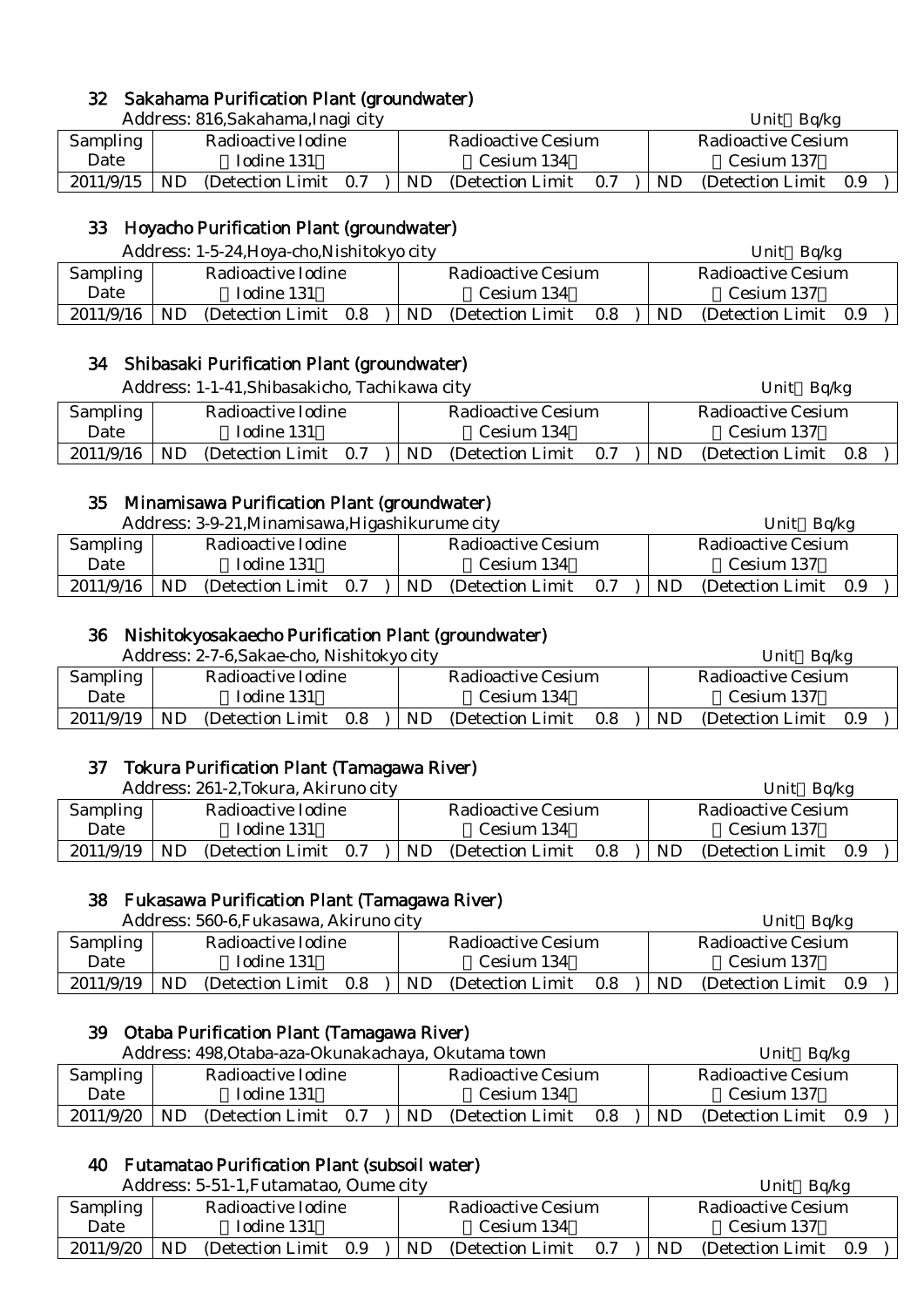### 41 Tanasawa Purification Plant (Tamagawa River)

|                 |     |                       |  |  |     | Address: 583-5, Tanasawa-aza-kashiwanoki, Okutama town |                    | Unit $Bq/kg$          |  |  |
|-----------------|-----|-----------------------|--|--|-----|--------------------------------------------------------|--------------------|-----------------------|--|--|
| <b>Sampling</b> |     | Radioactive Iodine    |  |  |     | <b>Radioactive Cesium</b>                              | Radioactive Cesium |                       |  |  |
| Date            |     | Iodine 131            |  |  |     | Cesium 134                                             |                    | Cesium 137            |  |  |
| 2011/9/20       | ND. | (Detection Limit 0.8) |  |  | ND. | (Detection Limit 0.7)                                  | ND                 | (Detection Limit 0.8) |  |  |

### 42 Fujimidaiichi Purification Plant (groundwater)

|  | Address: 1-27-12,Fujimi-cho, Tachikawa city |  |  |
|--|---------------------------------------------|--|--|
|--|---------------------------------------------|--|--|

|           |                    | Address: 1-27-12, Fujimi-cho, Tachikawa city |  |  |                    |                   |     |  | Unit Bq/kg |                    |  |            |  |  |
|-----------|--------------------|----------------------------------------------|--|--|--------------------|-------------------|-----|--|------------|--------------------|--|------------|--|--|
| Sampling  | Radioactive Iodine |                                              |  |  | Radioactive Cesium |                   |     |  |            | Radioactive Cesium |  |            |  |  |
| Date      |                    | Iodine 131                                   |  |  | Cesium 134         |                   |     |  |            |                    |  | Cesium 137 |  |  |
| 2011/9/21 | ND.                | (Detection Limit)<br>0.8                     |  |  | ND.                | (Detection Limit) | 0.9 |  | ND.        | (Detection Limit)  |  |            |  |  |

#### 43 Fujimidaisan Purification Plant (groundwater)

|                                       |            | Address: 6-70, Fujimicho, Tachikawa city |     |                    |                   |     |    | Bq/kg<br>Unit         |  |
|---------------------------------------|------------|------------------------------------------|-----|--------------------|-------------------|-----|----|-----------------------|--|
| <b>Sampling</b><br>Radioactive Iodine |            |                                          |     | Radioactive Cesium |                   |     |    | Radioactive Cesium    |  |
| Date                                  | Iodine 131 |                                          |     | Cesium 134         |                   |     |    |                       |  |
| 2011/9/21                             | ND         | (Detection Limit)                        | 0.8 | ND                 | (Detection Limit) | 0.7 | ND | (Detection Limit 0.8) |  |

### 44 Ottsu Purification Plant (Tamagawa River)

|                                |            | Address: 1464-2, Ottsu, Akiruno city |     |                    |    |                   |     |                    | Unit<br>Ba/kg     |     |  |
|--------------------------------|------------|--------------------------------------|-----|--------------------|----|-------------------|-----|--------------------|-------------------|-----|--|
| Sampling<br>Radioactive Iodine |            |                                      |     | Radioactive Cesium |    |                   |     | Radioactive Cesium |                   |     |  |
| Date                           | Iodine 131 |                                      |     | Cesium 134         |    |                   |     |                    | Cesium 137        |     |  |
| 2011/9/21                      | ND         | (Detection Limit)                    | 0.8 |                    | ND | (Detection Limit) | 0.7 | ND                 | (Detection Limit) | 0.8 |  |

#### 45 Jindaiji Purification Plant (groundwater)

|           |     | Address: 5-56 Jindaijiminami-cho, Chofu city |  |  |                    |         |     | Unit Bq/kg         |  |
|-----------|-----|----------------------------------------------|--|--|--------------------|---------|-----|--------------------|--|
| Sampling  |     | Radioactive Iodine                           |  |  | Radioactive Cesium |         |     | Radioactive Cesium |  |
| Date      |     | Iodine 131<br>Cesium 134                     |  |  |                    |         |     | Cesium 137         |  |
| 2011/9/22 | ND. | (Detection Limit $0.7$ ) ND                  |  |  | (Detection Limit)  | $0.8\,$ | ND. | (Detection Limit)  |  |

#### 46 Akatsukicho Purification Plant (groundwater)

|           |                                    | Address: 1-7-12, Akatsukicho, Hachioji city |  |  | Bg/kg<br>Unit      |                   |                    |           |                       |  |  |
|-----------|------------------------------------|---------------------------------------------|--|--|--------------------|-------------------|--------------------|-----------|-----------------------|--|--|
| Sampling  |                                    | Radioactive Iodine                          |  |  | Radioactive Cesium |                   | Radioactive Cesium |           |                       |  |  |
| Date      | Iodine 131                         |                                             |  |  |                    | Cesium 134        |                    |           | Cesium 137            |  |  |
| 2011/9/22 | <b>ND</b><br>(Detection Limit 0.8) |                                             |  |  | ND.                | (Detection Limit) | 0.7                | <b>ND</b> | (Detection Limit 0.9) |  |  |

#### 47 Senkawa Purification Plant (groundwater)

| Address: 3-6, Senkawa, Chofu city |    |                    |     |     |                    |     |     | Unit<br>Ba/kg      |  |
|-----------------------------------|----|--------------------|-----|-----|--------------------|-----|-----|--------------------|--|
| Sampling                          |    | Radioactive Iodine |     |     | Radioactive Cesium |     |     | Radioactive Cesium |  |
| Date                              |    | Iodine 131         |     |     | Cesium 134         |     |     | Cesium 137         |  |
| 2011/9/22                         | ND | (Detection Limit)  | 0.9 | ND. | (Detection Limit)  | 0.8 | ND. | (Detection Limit)  |  |

#### 48 Ogawa Purification Plant (groundwater)

| Address: 1-847-2, Ogawa-cho, Kodaira city |     |                       |  |  |     |                           |     | Unit $Bq/kg$ |                           |  |  |  |  |
|-------------------------------------------|-----|-----------------------|--|--|-----|---------------------------|-----|--------------|---------------------------|--|--|--|--|
| Sampling                                  |     | Radioactive Iodine    |  |  |     | <b>Radioactive Cesium</b> |     |              | <b>Radioactive Cesium</b> |  |  |  |  |
| Date                                      |     | Iodine 131            |  |  |     | Cesium 134                |     |              | Cesium 137                |  |  |  |  |
| 2011/9/23                                 | ND. | (Detection Limit 0.7) |  |  | ND. | (Detection Limit)         | 0.8 | ND.          | (Detection Limit 0.8)     |  |  |  |  |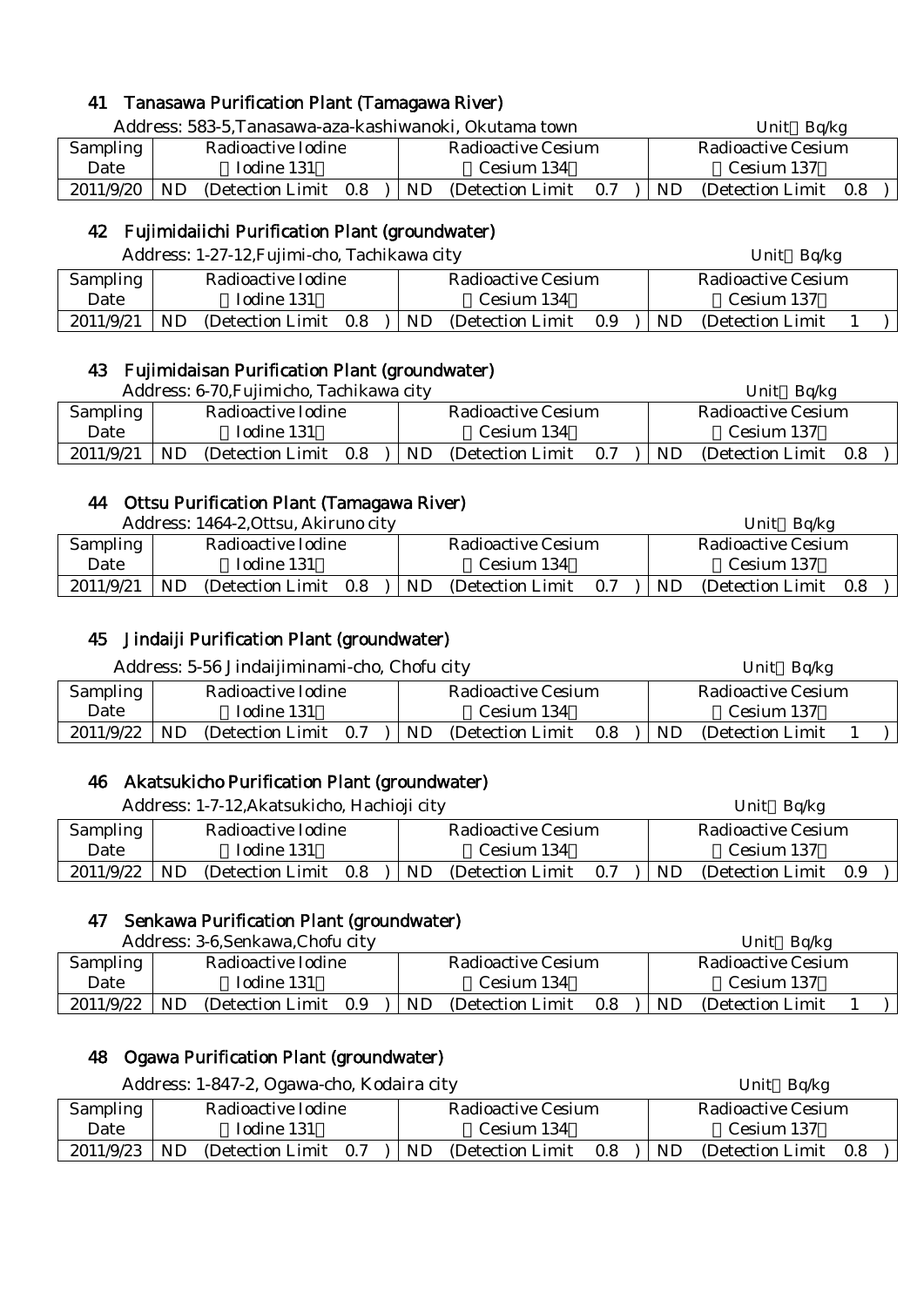# 49 Kokubunjikitamachidaini Purification Plant (groundwater)

|     |                       |  |                                             |     |                   |                                            |                           | Unit $Bq/kg$ |  |                                                    |  |  |
|-----|-----------------------|--|---------------------------------------------|-----|-------------------|--------------------------------------------|---------------------------|--------------|--|----------------------------------------------------|--|--|
|     |                       |  |                                             |     |                   |                                            |                           |              |  |                                                    |  |  |
|     | Iodine 131            |  |                                             |     | Cesium 134        |                                            |                           | Cesium 137   |  |                                                    |  |  |
| ND. |                       |  |                                             | ND. | (Detection Limit) | 0.8                                        | ND.                       |              |  |                                                    |  |  |
|     | Sampling<br>2011/9/23 |  | Radioactive Iodine<br>(Detection Limit 0.8) |     |                   | Address: 4-1-51, Kitamachi, Kokubunji city | <b>Radioactive Cesium</b> |              |  | <b>Radioactive Cesium</b><br>(Detection Limit 0.9) |  |  |

# 50 Higashikoigakubo Purification Plant (groundwater)

|           | Address: 2-5-8, Higashikoigakubo, Kokubunji city |                    |     |  |    |                           |     | Unit $Bq/kg$ |                    |     |  |  |
|-----------|--------------------------------------------------|--------------------|-----|--|----|---------------------------|-----|--------------|--------------------|-----|--|--|
| Sampling  |                                                  | Radioactive Iodine |     |  |    | <b>Radioactive Cesium</b> |     |              | Radioactive Cesium |     |  |  |
| Date      |                                                  | Iodine 131         |     |  |    | Cesium 134                |     |              | Cesium 137         |     |  |  |
| 2011/9/23 | ND                                               | (Detection Limit)  | 0.8 |  | ND | (Detection Limit)         | 0.8 | ND.          | (Detection Limit)  | 0.9 |  |  |

#### 51 Takatsuki Purification Plant (subsoil water)

| Address: 400, Takatsuki-cho, Hachioji city |    |                       |  |     |                           |     | Ba/kg<br>Unit |                    |  |  |  |
|--------------------------------------------|----|-----------------------|--|-----|---------------------------|-----|---------------|--------------------|--|--|--|
| Sampling                                   |    | Radioactive Iodine    |  |     | <b>Radioactive Cesium</b> |     |               | Radioactive Cesium |  |  |  |
| Date                                       |    | Iodine 131            |  |     | Cesium 134                |     |               | Cesium 137         |  |  |  |
| 2011/9/26                                  | ND | (Detection Limit 0.8) |  | ND. | (Detection Limit)         | 0.9 | ND            | (Detection Limit)  |  |  |  |

#### 52 Hikawa Purification Plant (Tamagawa River)

|           | Address: 316, Hikawa-aza- ohikawa, Okutama town |                    |     |     |                    |     | Unit Bq/kg |                       |  |  |  |
|-----------|-------------------------------------------------|--------------------|-----|-----|--------------------|-----|------------|-----------------------|--|--|--|
| Sampling  |                                                 | Radioactive Iodine |     |     | Radioactive Cesium |     |            | Radioactive Cesium    |  |  |  |
| Date      |                                                 | Iodine 131         |     |     | Cesium 134         |     |            | Cesium 137            |  |  |  |
| 2011/9/26 | ND.                                             | (Detection Limit)  | 0.8 | ND. | (Detection Limit)  | 0.8 | ND.        | (Detection Limit 0.9) |  |  |  |

#### 53 Himura Purification Plant (Tamagawa River)

| Address: 47, Sakai-aza- Himura, Okutama town |                    |                   |     |  |     |                    |     | Unit $Bq/kg$ |                    |     |  |  |
|----------------------------------------------|--------------------|-------------------|-----|--|-----|--------------------|-----|--------------|--------------------|-----|--|--|
| Sampling                                     | Radioactive Iodine |                   |     |  |     | Radioactive Cesium |     |              | Radioactive Cesium |     |  |  |
| Date                                         |                    | Iodine 131        |     |  |     | Cesium 134         |     |              | Cesium 137         |     |  |  |
| 2011/9/26                                    | ND                 | (Detection Limit) | 0.9 |  | ND. | (Detection Limit)  | 0.8 | ND.          | (Detection Limit)  | 0.9 |  |  |

#### 54 Motohongo Purification Plant (groundwater)

| Address: 4-19-1, Motohongo, Hachioji city |    |                       |  |  |    |                    |     |    | – Ba/kg<br>Unit    |     |  |
|-------------------------------------------|----|-----------------------|--|--|----|--------------------|-----|----|--------------------|-----|--|
| Sampling                                  |    | Radioactive Iodine    |  |  |    | Radioactive Cesium |     |    | Radioactive Cesium |     |  |
| Date                                      |    | Iodine 131            |  |  |    | Cesium 134         |     |    | Cesium 137         |     |  |
| 2011/9/27                                 | ND | (Detection Limit 0.9) |  |  | ND | (Detection Limit)  | 0.7 | ND | (Detection Limit)  | 0.9 |  |

#### 55 Hinatawada Purification Plant (subsoil water)

| Address: 2-370, Hinatawada, Oume city |     |                    |     |     |                    |     |     | Unit Bq/kg         |     |
|---------------------------------------|-----|--------------------|-----|-----|--------------------|-----|-----|--------------------|-----|
| Sampling                              |     | Radioactive Iodine |     |     | Radioactive Cesium |     |     | Radioactive Cesium |     |
| Date                                  |     | Iodine 131         |     |     | Cesium 134         |     |     | Cesium 137         |     |
| 2011/9/27                             | ND. | (Detection Limit)  | 0.7 | ND. | (Detection Limit)  | 0.7 | ND. | (Detection Limit)  | 0.8 |

# 56 Nariki Purification Plant (subsoil water)

| Address: 7-1591-3, Nariki, Oume city |                    |                   |     |  |     |                    |     |    | Unit<br>Ba/kg      |      |
|--------------------------------------|--------------------|-------------------|-----|--|-----|--------------------|-----|----|--------------------|------|
| Sampling                             | Radioactive Iodine |                   |     |  |     | Radioactive Cesium |     |    | Radioactive Cesium |      |
| Date                                 | Iodine 131         |                   |     |  |     | Cesium 134         |     |    | Cesium 137         |      |
| 2011/9/27                            | ND.                | (Detection Limit) | 0.7 |  | ND. | (Detection Limit)  | 0.8 | ND | (Detection Limit)  | -0.8 |